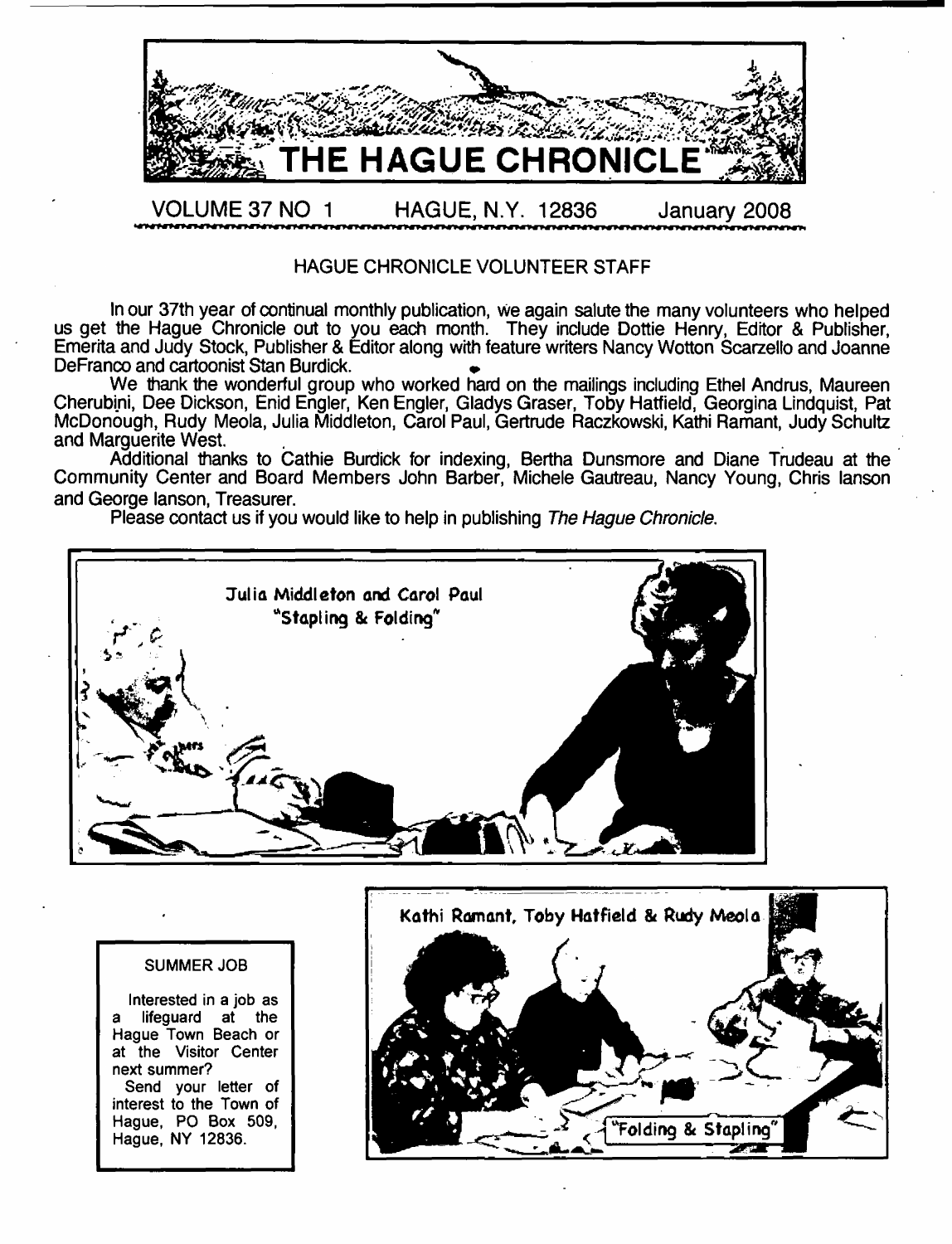#### SENIOR CITIZENS CLUB

Happy New Year to one and all! The Seniors Club is geared up to begin the new year.

Our first meeting will be on Tuesday, January 22, at 1:30 pm at the Hague Community Center. We hope you'll shake off the winter doldrums and join us as we celebrate the January birthdays of our members, and in particular the 90th birthday of Julia Middleton.

Membership in the Club is available to all those 50+ and at \$5/year is certainly a bargain. Your membership fee provides you with a myriad of benefits:

- Fellowship at our monthly meetings
- Pertinent speakers on varied topics
- Pamphlets and handouts of interest to Seniors
- Picnics, luncheons, and refreshments (of course!)
- Mini-trips in and around the Adirondacks
- An annual outing

Whether you're new in town or have just never come to join us, being a member of Hague's "swinging seniors" can be a fun experience. Don't let the word "senior" scare you off; we're a vital group of men and women! Don't forget we have put on the Memorial Day festivities for the past five years! Come out and give us a try!

Also on the program will be Karen Laundree with information on the free AARP tax program organized locally by the Chamber of Commerce.



Hope to see you on the 22nd. ... pmm



JULIA MIDDLETON TURNS 90

Another lifelong Hague resident has reached a special milestone. Family and friends gathered to celebrate the 90th birthday of Julia (Scott) Middleton in January. Julia is a 1936 graduate of Hague Central School and she and her late husband, Aaron, raised their four children here. All of them, Scott from Ticonderoga, David from Wellsville, PA, Emily Lushia from Acworth, GA and Patricia Moore from Woodstock, GA, were present for the festivities along with many other family members.

Judy Stock presented Julia with a plaque in appreciation of her many years of volunteer work on<br>The Haque Chronicle and Madeline Pelkev Hague Chronicle and Madeline Pelkey congratulated her from the Senior Citizens Club. Town Councilman Rudy Meola remarked that part of the beauty of Hague is the wonderful people like Julia who live here and give back to their community. Dottie Henry and Julia shared remembrances going back over the several decades that they have been friends.

Warmest congratulations to Julia!

#### NOTE OF THANKS

Julia Middleton and her family want to thank everyone for their cards and warm wishes.

Please help us get the news by sending us any information you have about events, organization meetings or soundings and other items of interest.

*THE HAGUE CHRONICLE* is mailed out by volunteers on the Thursday after the third Tuesday of each month. The news deadline is six days earlier. Please send news or address corrections to Judy Stock at **<[HagueChronicle@nycap.rr.com>](mailto:HagueChronicle@nycap.rr.com).**

- **2**-

The Hague Chronicle is supported by its readers and you may send your yearly tax deductible contribution (check your label) to: the Treasurer, George lanson at:

THE HAGUE CHRONICLE

PO Box 748

Hague, New York 12836-0748

Editor/Publisher: Judith Stock (518-543-6517) Editor/Publisher, Emerita: Dorothy Henry

**\_\_\_\_\_\_\_\_\_\_\_\_\_\_\_\_\_\_\_\_\_ Our website: [www.thehaguechronlcle.org](http://www.thehaguechronlcle.org)\_\_\_\_\_\_\_\_\_\_\_\_\_\_\_\_\_\_\_\_\_\_**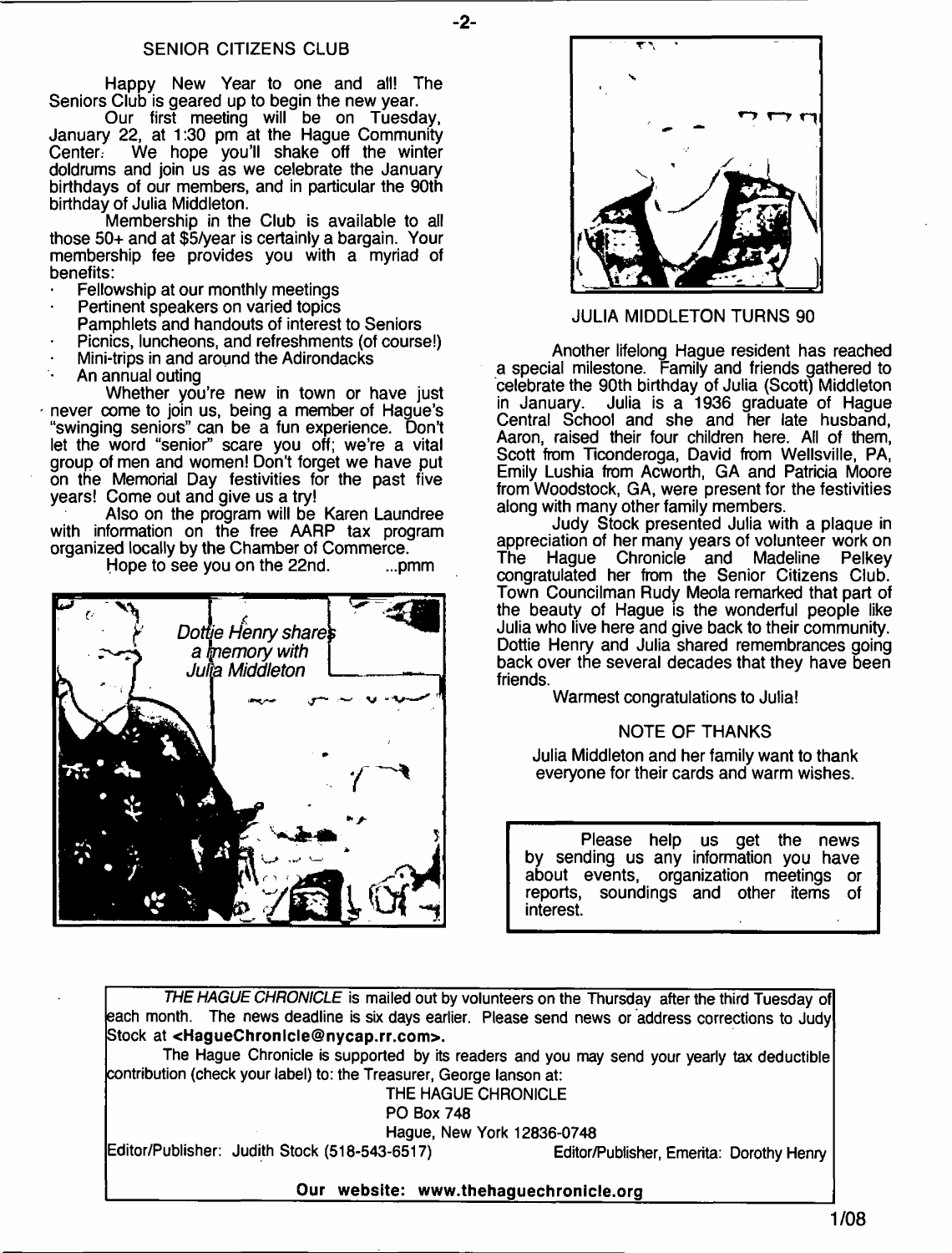- **3**-



#### 2007 SENIOR OF THE YEAR

Congratulations to Art Belden - Hague's Senior Citizen of the Year!

Born and raised in the Graphite area of Hague, Art Belden knows our town's back roads and trails, its mountains and woods, and the local history connected to them. One of thirteen siblings, only Art still lives in his family's homestead not far from the Elephant Rock.

Art is frequently heard relating stories of Hague history. His storytelling is honest and his memory is sharp. If he doesn't know something first hand, he answers your question with the disclaimer, "I can't say if it's true or not, but I hear tell...." Art tells it like it is.

Art was honored by the Hague Chamber of Commerce as the 2007 Hague Senior Citizen of the Year. He has been an active member of many town organizations, always pitching in and lending a hand with cleanup. As a member of the Hague Fish & Game Club he helped with the winter carnival by plowing the pond and donated and supported raffles for the Beste Scholarship. Art is a communicant of Blessed Sacrament Church, a member of the Hague Senior Citizens Club and an active member for 45 years of the Hague Volunteer Fire Department.

As an active and interested citizen, Art can be seen attending and participating in Town Board meetings and historical society programs.

The honor was announced, and Art was awarded a plaque by the Chamber of Commerce, at the Senior Citizens Club Christmas luncheon in<br>December. (Thanks to Chris lanson and Sal Santaniello (Thanks to Chris lanson and Sal Santaniello for their contributions to this article.)

#### BARTON NAMED FOUNDATION CHAIR

Kay Barton of Sabbath Day Point has been named the new Chairman of the Glens Falls Foundation. The non-profit trust provides grants to organizations and individuals to improve the quality of life in local counties.

Mrs. Barton has served for many years on the Board of the Foundation as well as that of several other civic boards in the Glens Falls area.

#### FREE TAX COUNSELING

Free tax counseling and preparation will be available to all area communities. The Hague Chamber of Commerce is pleased to announce that the Hague Community Center is the new local site of the AARP Foundation Tax-Aide program.

The AARP Tax-Aide Program is the nation's largest free, volunteer-run tax counseling and preparation service available to taxpayers with lowand middle-income, with special attention to those age 60 and older. Over 32,000 AARP Tax-Aide volunteers, trained in cooperation with the Internal Revenue Service (IRS), now help over 1.94 million taxpayers file their federal, state, and local tax returns each year at over 8,000 AARP Tax-Aide sites nationwide.

AARP Tax-Aide helps taxpayers file their personal income tax returns. Volunteers are trained to assist in filing basic tax forms and schedules, including the 1040, 1040A and 1040EZ. Taxpayers with complex tax returns are advised to seek paid tax assistance.

AARP Tax-Aide offers a variety of services

each year from February 1 through April 15:<br>o Free face-to-face tax counseli face-to-face tax counseling and preparation.

Free electronic filing (e-filing) is offered at the Hague site. E-filing ensures a more accurate tax return and faster processing of tax refunds,

o AARP Tax-Aide volunteers also visit hospitals and nursing homes and make personal visits to those who are unable to leave their homes.

Appointments are available on Mondays and<br>sdays for the Free Tax Program in Wednesdays for the Free Tax Program in Ticonderoga and in Hague. appointment at the Community Center call 543-6161 weekdays from 9 am to 4 pm.

#### LGA SAYS "DON'T TRASH THE ICE!"

The Lake George Association has launched a campaign to urge Lake George winter sports enthusiasts to refrain from leaving trash on the ice. "Carry On, Carry Off" is the slogan that will be appearing on signs, posters and flyers around Lake George at public access points and in local businesses. The LGA wants to raise awareness that protecting the lake's water quality is a yearround responsibility.

According to Emily DeBolt, the LGA's Education and Outreach coordinator, the campaign will hopefully strike a chord with the hundreds of ice fishermen, snowmobilers, skaters and others who may travel out onto the ice when the lake eventually freezes. "When it's cold and the ice is 2 feet thick, people sometimes lose sight of the fact that the ice is temporary," said DeBolt. "Anything that you leave on the ice will eventually end up in the lake after iceout."

The Lake George Fishing Alliance is also lending its support to the campaign. The group has helped to pay for some of the signage, and will be working to identify ideal locations for sign placement. The LGFA has also offered to have flyers printed up to be handed out to participants at ice fishing tournaments. Hague, Putnam and Ticonderoga have already agreed to allow the signs at their Town Beach areas. **1/08**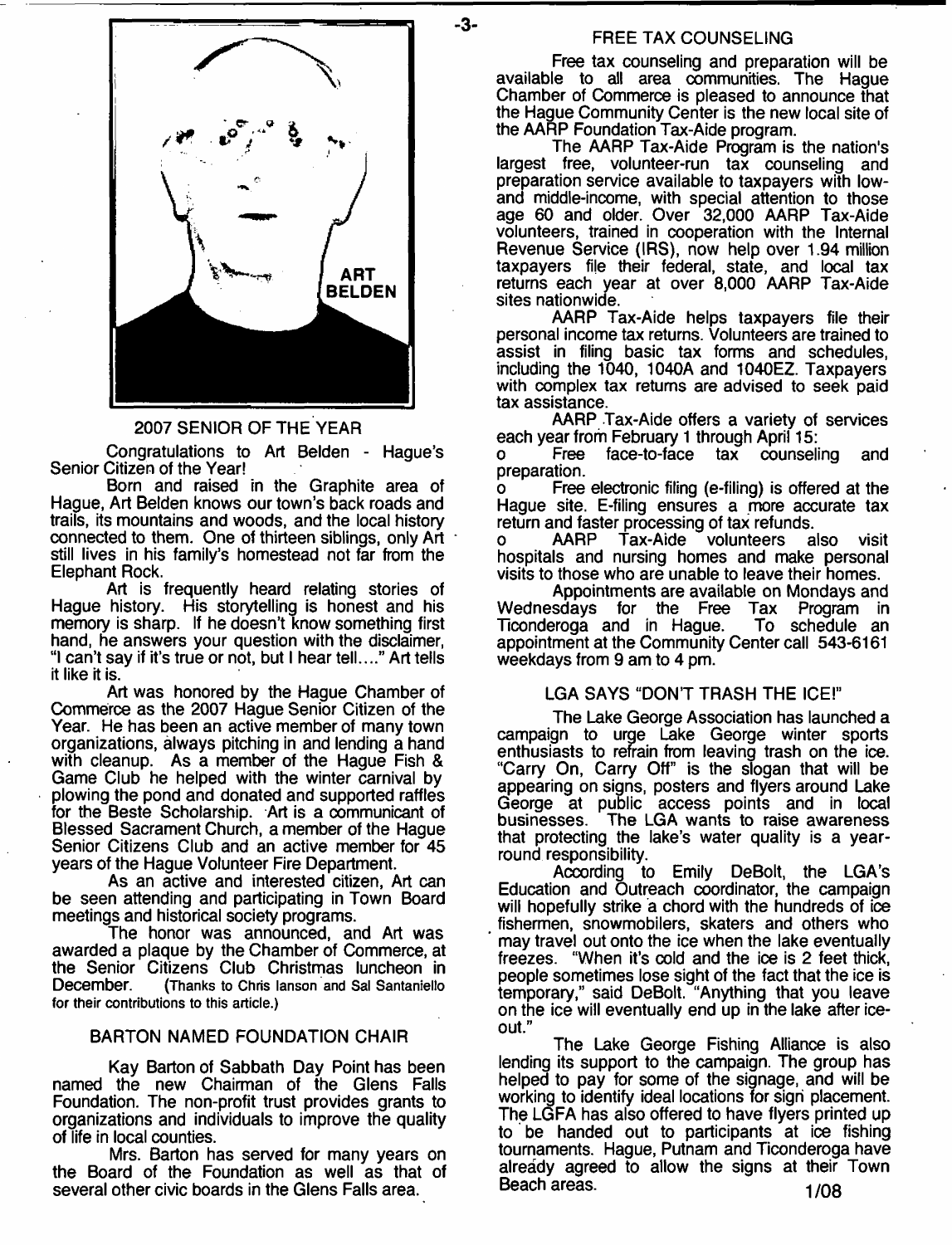#### ZONING BOARD OF APPEALS - 12/27/07

Chairman Robert Goetsch and members Marty Fitzgerald, Glenn McKee and Lindsay Mydlarz were present and Donna Charboneau, George lanson and Bill Pittman were absent.

Zoning Enforcement Officer Cathy Clark requested an interpretation of Section 160-63 of the Zoning Code with reference to the conversion of certain existing uses. She wanted the ZBA's opinion on the need for a variance to remove an existing structure and replace it with two houses.

The house in question was built in 1905 and contains a full one-bedroom apartment as well as 17 bedrooms, 7 toilets (4 bathrooms), bachelor kitchens, 1 full kitchen,1 living room, and 1 dining room. The Assessor lists it as a 6444 sq. ft. residential structure.

A prospective buyer would like to remove the existing structure and replace it with two 3 bedroom houses. The total square footage of the new structures combined would be less than the current 6,444 sq. ft. The property is zoned OC1 and has 3.1 acres of land and 165 feet of shoreline.

The Board would need further information to make a determination, but as it stands it appears to be a single structure which would have to be replaced by a single structure. However, a replaced by a single structure. structure on the same footprint might include a townhouse arrangement.

PLANNING BOARD - 1/3/08

Chairman EJ Siwek, Bruce Clark, Pam Peterson and Dick Frasier were present and Roily Allen and John Brown were absent.

AMARA (59.-1-36) 72 Battle Hill Road *(OC\)*

Approval was given for the two lot subdivision of a 33 acre parcel with one lot of 21.5 acres and the other of 11.5 acres.

LUDLAM/ MEYER (60.13-1-16) Pudding Island Lane  $(TR-1)$ 

Approval was given for the application for an addition/replacement of an existing deck which currently sits 61 feet from Lake George. The replacement deck will sit 51 feet from the lake and no section of the replacement deck will be covered. Approval was also conditioned on including a vegetative buffer.

#### TOWN BOARD SPECIAL MEETING - 12/27/07

Supervisor Belden and Board members Frasier and Martucci were in attendance with Gladu and Steitz being absent for this end of the year meeting.

1 Those present:

Passed a resolution for the mandatory training of the members of the Zoning Board of Appeals and the Planning Board.

Supervisor to make necessary transfers to balance out the accounts.

Approved submission of a grant application for the Lake George Watershed region under a Smart Growth Grant Project.

Authorized an increase in the property tax exemption for older residents with specified income levels.

Supervisor Belden appointed Gerald Crammond to a one year term as Hague Town Historian beginning on January 1, 2008.

#### TOWN BOARD ORGANIZATIONAL MTG- 1/3/08

Supervisor Belden and Town Board members Frasier, Gladu, Martucci and Meola were all present. organizational resolutions.

Town Board meetings will be held as usual at 6:30 pm on the second Tuesday of each month with the audit of the bills at 6 pm.

The official bank is TD Banknorth in Bolton, newspaper is Glens Falls Post Star, mileage rate is same as the county (probably 44 cents/mile), the Supervisor is authorized to invest surplus funds and petty cash funds were set up.

Appointments were made for Deborah Manning to be Records Management Officer and Registrar of Vital Statistics, Supervisor Belden to be voting delegate from Hague for the Association of Towns with Mark Martucci as alternate, Dr. James Mack as person for housing seized animals, Daniel Belden to be<br>Budget Officer, Catherine Clark as Zoning **Catherine** Enforcement Officer, Bertha Dunsmore as Community Center Coordinator, Edna Frasier as Care Program Officer and Bertha Dunsmore as Deputy, David DeFranco as Town Naturalist, Linda Benway as Animal and Dog Control Officer, Rudolph Meola as representative to Warren County Youth Board, Dominick Viscardi as Attorney for the Town, Daniel Steitz as Deputy Highway Superintendent, and Edna Frasier as Deputy Supervisor. The Town Board will serve as the Board of Health.

EJ Siwek was named Chairman of the Planning Board and Robert Goetsch was named Chairman of the Zoning Board of Appeals. Goetsch was also reappointed to a seven year term on the ZBA.

The Board disbanded the Town of Hague Park<br>Committee. (Anv. necessary discussion will be (Any necessary discussion will be initiated by the Town Board Committee on the Town Park -Coundlmen Meola and Martucci).

The 2008 Town Calendar and Meeting Schedule is available at the Community Center and the Post Office.

The Board also set the salaries for town employees as stated in the 2008 budget and approved a comprehensive procurement policy<br>concerning bids on supplies and equipment. concerning bids on supplies and equipment. Councilman Meola emphasized that "all purchased materials must be accompanied by a duly signed and completed purchase order, prior to purchase and prior to audit meetings."

The Board reaffirmed its position of having the agenda set on the Friday before the meeting with any needed additions being added to an addendum.

The Town Board committees are made up of Board members only and any citizens committees may include one Board member. All recommendations from committees must be in writing.

A recommendation by Councilman Meola to have the regular meetings be videotaped and aired on the Ticonderoga public access channel was not approved.

Supervisor Belden and the Board thanked Art Steitz for all of his work on the Board.

*In the depth of winter, I finally learned that within me there lay an invincible summer.* Albert Camus (1913 - 1960) 1/08

-4-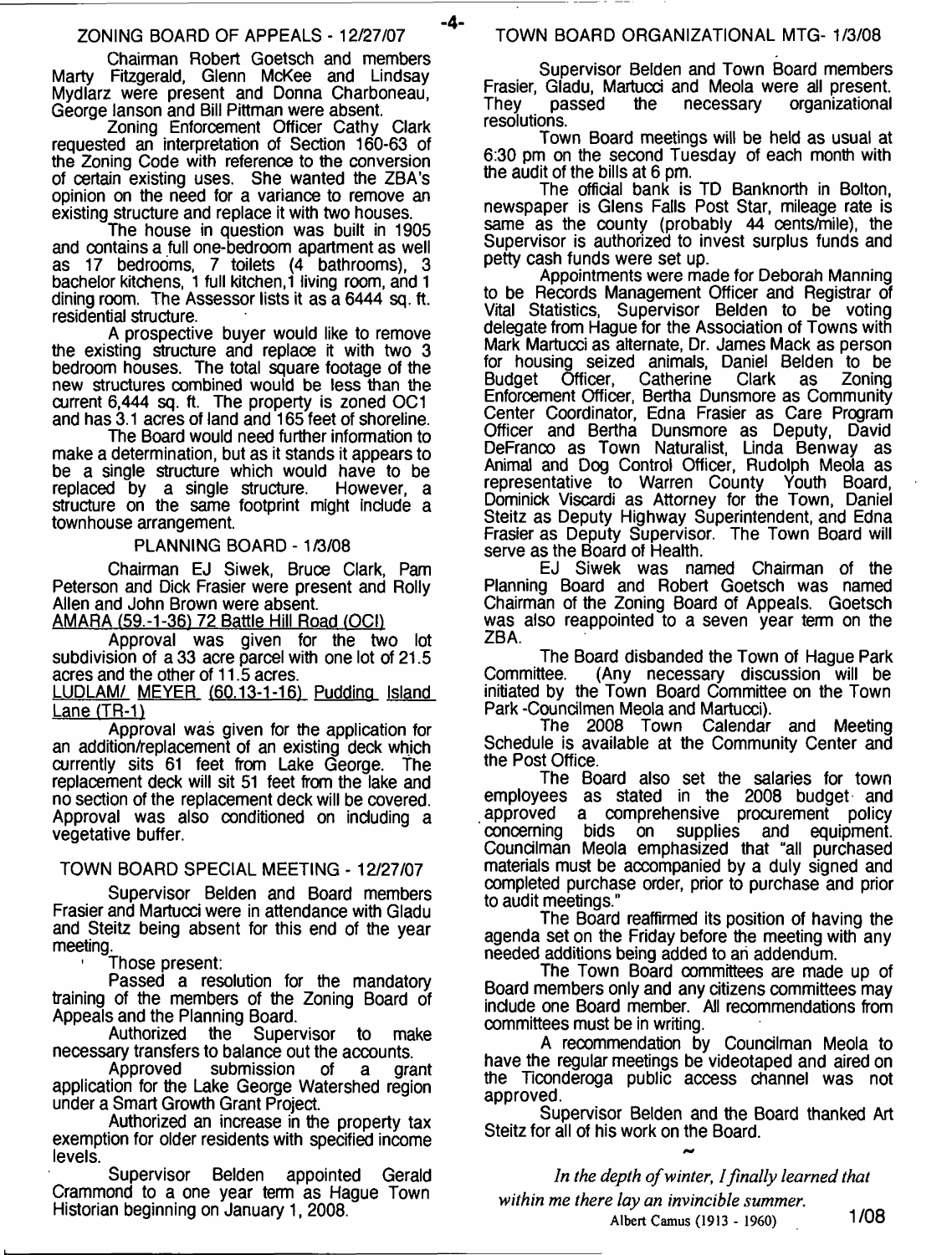Supervisor Dan Belden and Town Board members Edna Frasier, Dick Gladu, Mark Martucci and Rudy Meola were all present.

A moment of silence was held for Eberhard Werschky and Tom Malaney.

Marty Fitzgerald reported on the progress for the tubing park at Sabbath Day Point. The Board then authorized the supervisor to sign a contract or \$4500 to do the needed topographical survey.

Shawn Lynch, 4-H coordinator for Cornell Cooperative Extension of Warren County, gave information on the 4-H program for youth ages 9 to He said members could be independent or affiliated with a dub and that they would like to extend to the northern part of Warren County.. They are looking for members as well as adults that might be interested in helping. For more information, see <[http://counties.cce.cornell.edu/Warren/4h.html>](http://counties.cce.cornell.edu/Warren/4h.html).

Joe McCranels spoke to the Board about looking for a new contact with the County Parks and Recreation for the cross country ski trails at Rogers Rock. Mark Martucci said he will work with Tom Haskell. He also renewed his offer to discuss with the park committee a plan for supervision and development of training for the Park staff.

Graham Bailey mentioned that 6 volunteers from Hague will continue the AARP Tax-Aide Program this season.

#### Committee Reports:

Assessor/Justice - Assessor Dave Martucci continues to work on the equalization rate and final numbers will be out in May when a grievance day<br>will be scheduled. A new computer has been A new computer has been purchased for the office of the Town Justice for \$965. There have been multiple complaints about barking dogs filed with the judge and they will be reviewed at the end of the month.

Buildings &\_ Grounds/CC - Councilman Martucci reported that he has the specifications for the ramp and porch renovations for the east side of the building and has contacted 5 contractors to put in a proposal.

Enhancement Committee - The community members of the Town Enhancement committee will meet and select their own chair. The Board committee still consists of Edna Frasier and Rudy Meola.

Finance &\_ Insurance - Board member Frasier reported that there was not an interest in changing banks for the tax collector this year because the accounts have already been set up. In May it could be investigated for next year. She noted that most area towns use just one bank although there are cases where the tax collector uses another bank. Councilman Meola stated that "we owe it to the taxpayers" to have representatives from two banks make presentations to the Board.

Fire Deot - Councilman Martucci reported that the Fire Department is always looking for members and there will be an EMT Course in March. Active firefighters receive a \$200 income tax credit. The Fire income tax credit. Department Board has formed an outside finance advisory committee consisting of Ken Parlin, Steve Young and Pat Ida. Marty Fitzgerald will be the new purchasing agent.

Highway - Councilman Martucci said that more diligence will be given to the salt storage by installing gates. He also mentioned he would like to have all highway department members who drive the trucks to have a CDL license and he will have a proposal for the next Board meeting. Councilman Meola noted that people expect something to be done about the winter condition of roads. The Highway committee can look<br>into some options. Board member Frasier noted that Board member Frasier noted that there are several people who travel over the mountains every day who have not complained about the roads.

Museum & Historian - Councilwoman Frasier said she would like to get together with Jerry to see what he needs for a computer.

Personnel - Personnel Committee members Frasier and Gladu will recommend a Planning Board replacement next month.

Planning/Zoning/Stormwater - Another required training session will be held in April for the Zoning and Planning Board members.

Sewer District #1 & #2 - Supervisor Belden thanked Cathy Clark for her help in obtaining a necessary easement for the new sewer district. He hopes that by late February they can advertise for bids on the work.

Town Park - Councilman Meola will contact the park personnel. Positions will be advertised locally and then they may want to hire international students. He also reported that he is lining up the Music in the Park programs and that the visitor center sign needs to be fixed.

Transfer Station - Committee members Martucci and Gladu will look at the current Casella contract and also how to handle yard waste and household chemicals. Plans also need to be made for the "clean-up day."

#### Under other business, the Board

Approved the job description for the Zoning Enforcement Officer.

Did not approve requests from the Hague Chamber of Commerce for additional money since they had already budgeted \$10,000.

Learned that the Chamber is planning new events for the Winter Weekend.

Approved \$200 for refreshments for the APA/DOS zoning and planning training..

Approved \$100 for registration fee for Planning Board member Clark to attend the Association of Towns meeting. (Councilwoman Frasier indicated she wants to make sure that all members of the Boards have the same opportunity.)

Authorized Councilman Gladu to attend the real property meetings at the county. (Supervisor Belden chairs the county committee.)

Councilman Meola reminded the Board that ' under the regulations they must audit the books of the tax collector, town clerk and town justice by January 20th. The date of January 18th at 4 pm was set for a special meeting to do the required audits. Meola also suggested that the NYS Office of the Comptroller be contacted to do an audit of the Town finances. Councilwoman Frasier noted that they have been contacted twice in the last year and they are too busy auditing fire departments and schools to do it which is why an outside audit is being arranged.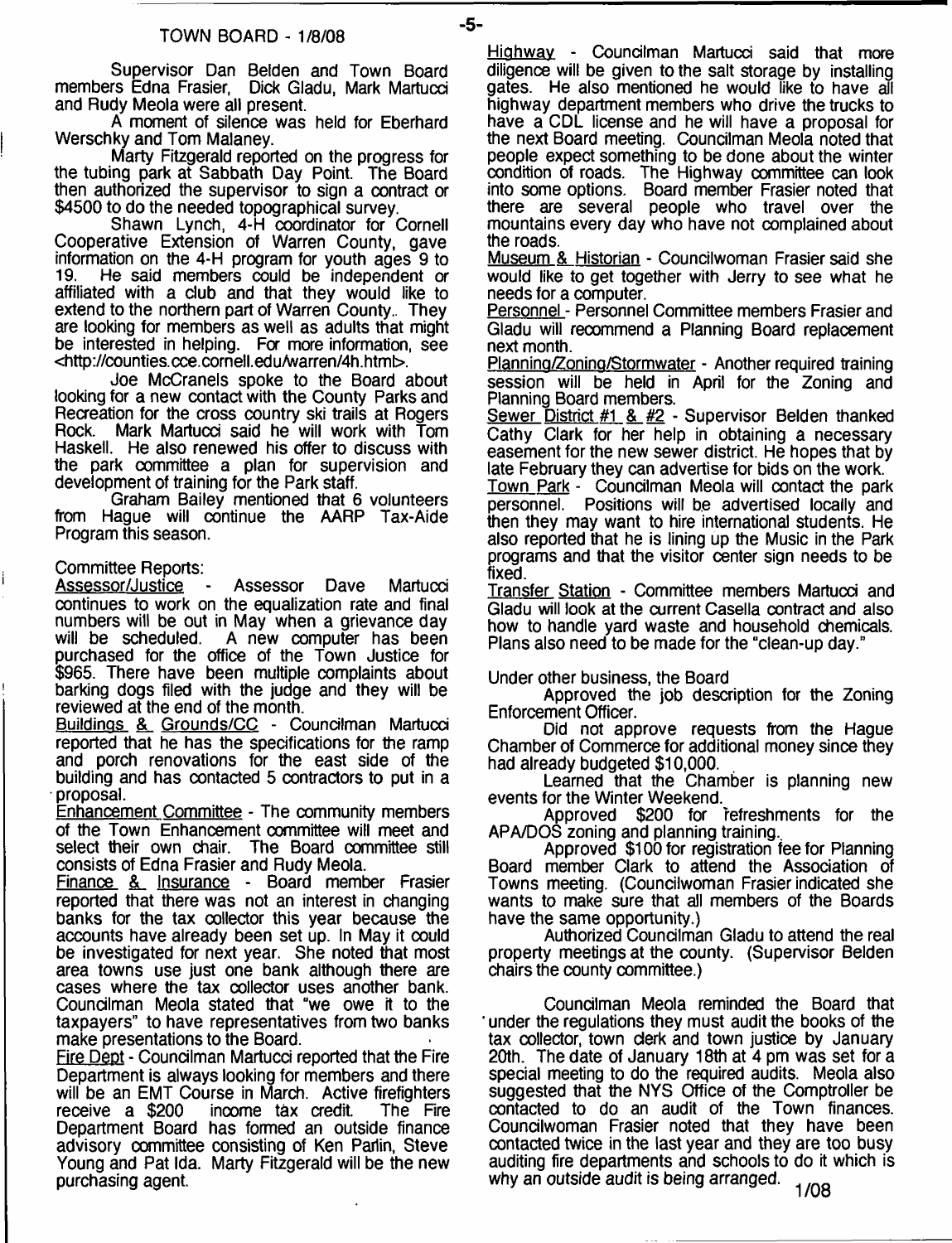#### OATH OF OFFICE ADMINISTERED

Dominick Viscardi, Esq., administered the oath of office for duly elected officers of the Town of Hague on January 2, 2008. Judge Viscardi's remarks are as follows:

**Congratulations everyone. It was a close election for some inasmuch as three candidates ran for two offices. All three were outstanding candidates and therefore the results of the election were close. Now that all of you are duly elected and have been administered your oath, please bear in mind that all times every member of a town board serves in a fiduciary capacity in that each decision reached by a town board member shall always be that decision which is in the best interest of the community that they serve. It is not proper that your actions be designed to further a personal agenda, but rather to act collectively in pursuing actions which will benefit the people of the Town of Hague. I am confident that as you continue to serve the Town of Hague with that understanding, you will continue to succeed as you have in the past Again congratulations to all and good luck.**



Supervisor Belden, Judge Viscardi, Board members Gladu, Martucci and Meola

#### 2007 REAL ESTATE SALES NEW PROJECTS FOR HVFD

Records in the Warren County Clerk's office show the following transactions in Hague for 2007. It is these sales compared to the assessed valuations<br>which affect the equalization rate. Please note which affect the equalization rate. that there may be more than one person in town with a given name.

From T. Ross to B. Harrington for \$130,000; F. Montbriand to R. Tamlyn for \$270,000; M. Ross to R. Dickhoff for \$240,000; Lyme Timberlands to NYS DEC for \$23,900,978; W. Dillolo to K. Boyer for \$500,000; D. Derrico to Juniper Design for \$150,000; J. Ferrick to K. Fenrick for \$450,000; D. Sanborn to R. Chase for \$665,500; C. Schmersahl to A. Gorelik for \$1,067,500; J. Whalen to J. Koloski for \$179,900; J. H. Phillips to T.F. Simmons for \$37,000; D. Bolton to D. Aloi for \$78,000; D. Miller to R. Davis for \$200,000; R. Miller to P. Miller-Zier for \$200,000; K. Raab to R. Christiansen for \$130,000; G. Garrison to P. Pengitore for \$307,500; G. Fisher to T. Buckner for \$1,450,000; R. Levenstein to M. Galow for \$2,500,000; S. Lobdell to P. Mattola for and F. McKeown to J. Andes for \$712,000.

#### LARAC SCHEDULE

Applications for the June and Fall Festivals of the Lower Adirondack Region Arts Council (LARAC) are due February 29, 2008. More information at <[www.LARAC.org/>](http://www.LARAC.org/).

LARAC's Lapham Gallery with the Glens Falls Centennial Committee will present a juried exhibit themed around the Centennial slogan, "It's About Time". There will be a reception with refreshments on Friday, January 25, 2008 from 5-7 pm which is free and open to the public,

We are happy to report that a new E.M.T. class will be offered starting March 11 at our Hague Firehouse. Enrollment is open to the public. Contact Renee Swinton at 543-8035 for more information.

On that same note, congratulations to Meg Haskell and Jocelyn Fisher for recently completing E.M.T. certification. They will give a much needed boost to our ambulance crew.

To correct an oversight from our last article, at our annual Christmas party Jim Young was honored as a Fireman of the Year, and Art Belden was recognized for 54 years of service to the department.

In conjunction with the Beste Scholarship Presidents Weekend we will be hosting a Buffet Breakfast on Saturday, February 16, 2008 from 7-11 am. The cost for adults is \$6.50, for 12 & under - \$4.00 and toddlers free.

On Sunday, February 17, 2008, beginning at 3 pm, our Firehouse will be the host site for a Chili Bake-Off. Chili tasting, other fine edibles and music by our own DJ and local musicians will make this a must event. Admission is \$10. For information call Katy Wells at 543-8847.

At our recent meeting Imogene Frasier made an annual gift from the Memory Tree Fund to the ambulance squad. It was the largest gift ever, given in memory of her son Dale. Such an effort is much appreciated.

In December there was 1 fire call using 15.25 man hours and 9 ambulance calls using 75 man hours.

Congratulations to all for making this past Holiday Season a safe one.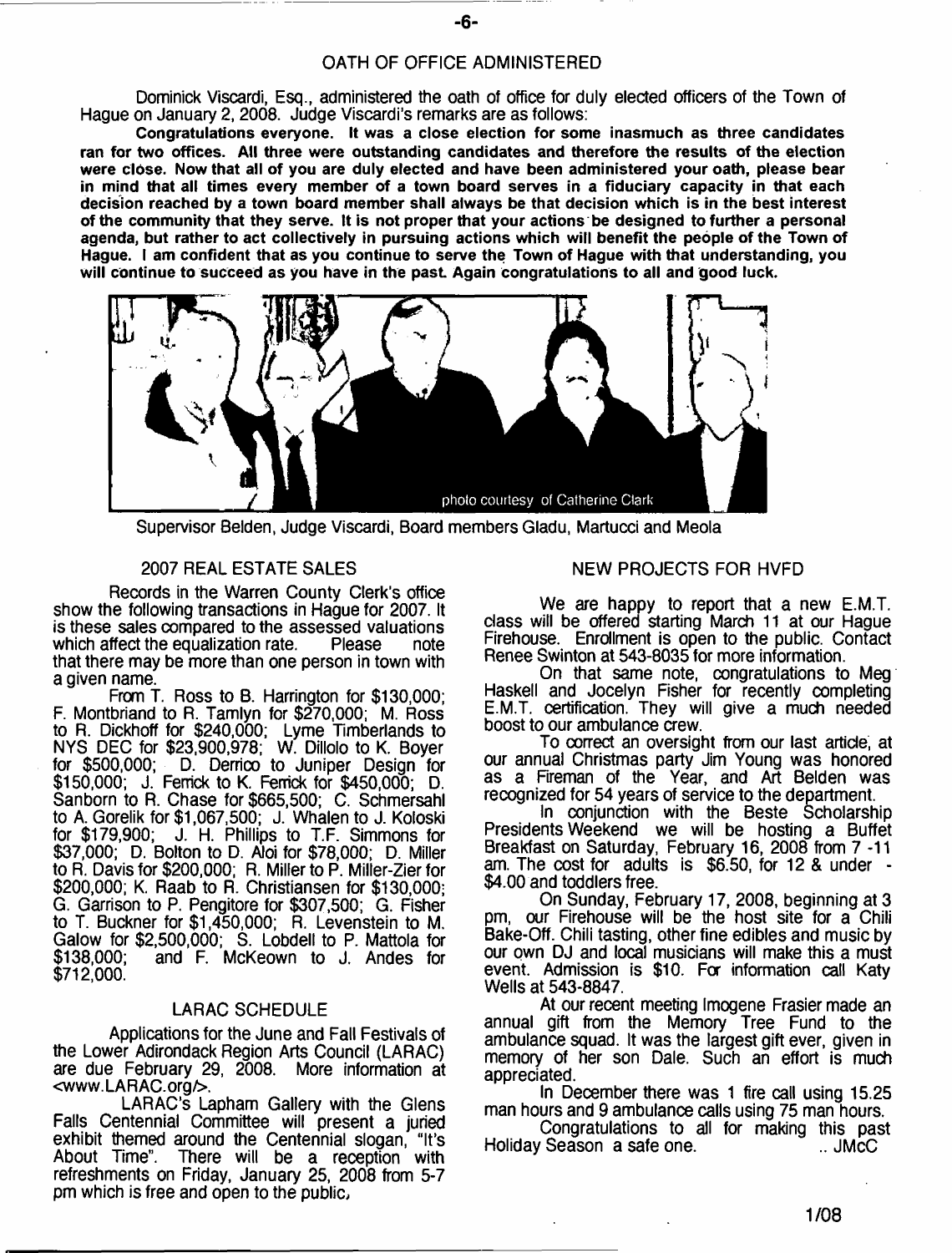## *~SOUNVIb1GS~*

- **7**-

DIED: Michael Serdinsky, 74, of Manchester<br>Twp, NJ on December 15, 2007. He is NJ on December 15, 2007. survived by his wife of 53 years, Rosemary, four children Michael, Joyce Lynne, Jeffrey and Frank, and five grandchildren.

Mike and Rosemary were year-round residents of Hague for many years and were active in local organizations. They lived in the hamlet where Mike had his taxidermy business and Rose had, at various times, a cafe and retail shop.

DIED: Mildred "Billie" DeGraff, 92, of Hague, NY and Miami Beach on December 21, 2007. The widow of Ervin E. DeGraff and the daughter of the late Margaret Hogan and Gino J. Maranghi, she was a direct descendant of Ethan Allen.

She was a member of the Northern Lake George Yacht Club for the last 51 years, active in the New Horizons Club of Ticonderoga, the Silver Bay Association, an early board member of the Ticonderoga Festival Guild and for many years was a correspondent and volunteer for The Hague Chronicle.

Mrs. DeGraff is survived by her sons Bill of Miami Beach, Tom and wife Diane of Seattle, and Jack of Hague, NY; 2 grandsons and 1 great granddaughter.

Donations in memory of Billie DeGraff may be made to The Ticonderoga Festival Guild, Box 125, Ticonderoga, NY 12883.

DIED: Eberhard Werschky, 81, of Hague on January 6, 2008 after a short illness.

Ebby was well-known in the Hague community as an active member of the Senior Citizens Club, a former Meals-on-Wheels driver and the Hague Senior Citizen of the Year in 2003.

He was predeceased by his wife of 50 years, Emma and his brother Walter Germany.

Survivors include four children, Robert and wife Linda of New Britain, CT, Katherine of Peru, NY, Rosemarie Reginald and husband Ralph, of Ticonderoga, NY and Mark of Ticonderoga, as well as 2 grandsons and several nieces and nephews.

DIED: Thomas Maianey, 88, of Ticonderoga on January 7, 2008.

Tom was known by many as an active member of the community having served as Village Trustee in Ticonderoga, and a board member of the Ticonderoga Golf Corporation and the Moses Ludington Hospital among others. He also volunteered for many organizations, among them *The Hague Chronicle.*

His survivors include his wife of 61 years, Carolyn (Hopkins) Maianey and seven several grandchildren and great grandchildren as well as many other family members.

#### GILLIBRAND REPORT by Dottie Henry

On January 7, I was privileged to be able to hear Congresswoman Kirsten Gillibrand in Saratoga Springs where I am now residing. Rep. Gillibrand spoke to a capacity filled auditorium of seniors touching on everything from public transportation to the Iraq war.

Gillibrand represents ten counties from Lake Placid to Hyde Park and west to Cooperstown. One of the comments she made was her complete surprise just how long it takes to get anything done in Washington, which is frustrating to her. Included in the major issues she is working on are the solution for the ending of the Iraq War, public transportation (particularly in an area such as ours), Social Security, high fuel costs and most importantly the health care system which is broken and needs fixing.

Her solution to the war is to put Iraq on notice that a date should be forthcoming that the U.S. will leave Iraq. This will give the local leaders time to kick out the al-Qaida and have the U.S. troops shifted from Iraq to Pakistan and Afghanistan where the Taliban and al-Qaida do most of their recruiting. By setting a timeline for withdrawal of troops local leaders would be forced to take stronger steps to get rid of the terrorists and would get on with the business of rebuilding their country. She feels that with a new president this strategy will be a real possibility. She also said that we should insist on accountability for the money that we are sending there.

• As for the health care situation, Ms. Gillibrand feels we need to have much more preventive medicine and care. She is working on continuing to make Medicare stronger and drug costs lower. She would encourage more young people to enter the field of nursing and related medical professions. She is a strong proponent of using Internet technology to improve medical care by putting medical records on-line and allow healthcare facilities to share information which would eliminate many costly mistakes.



farmers to develop new products and ways to save energy in order to reduce<br>America's dependence on dependence foreign oil. GRAPHITE BOOK

Global warming is another concern of Ms. Gillibrand's.<br>She feels we should She feels we should encourage manufacturers and

*The History of Graphite, New York* by Wilford C. Ross, originally written in 1976, was reprinted with special additions for Hague's Bicentennial by the author's<br>J. Hutchinson. This book

Hutchinson. This book highlights the "good old days of Graphite" as told by Ross and tells the story of a somewhat forgotten time in<br>Haque's history. Copies are still available at Copies are still available at<br>Center. For more information the Community <[graphitebook@hotmail.com>](mailto:graphitebook@hotmail.com). great-grandson, Peter

CONGRATULATIONS to Hannah Cameron who will celebrate her 91st birthday on January 25, 2008.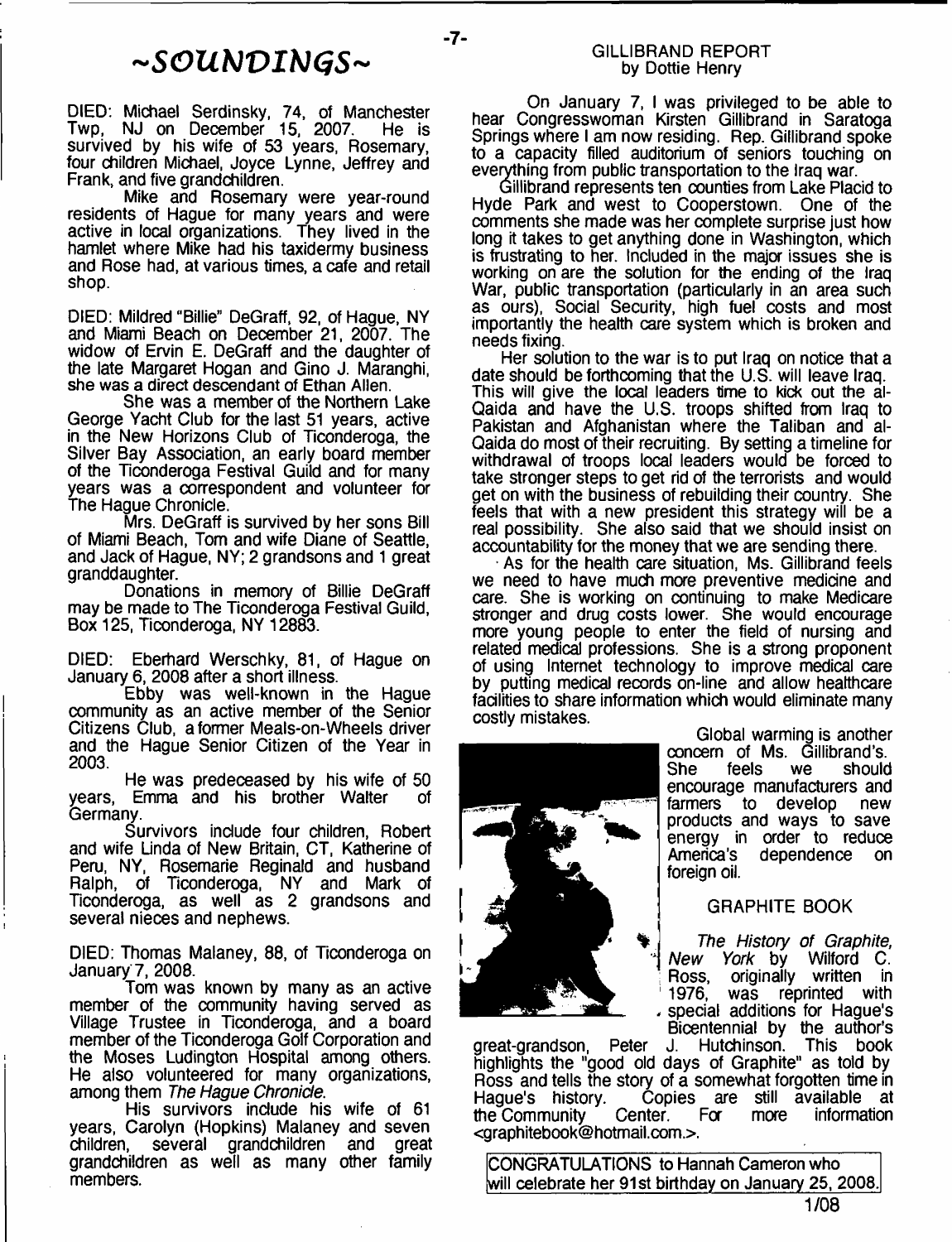The Hague Historical Society will be researching and sharing with the Chronicle readers this new oolumn, "LOOKING BACK...," in an effort to encourage continued interest in our rich heritage and history. The piece that follows was written by the late Town Historian Clifton West for *The Hague Chronicle* (January 1973 pp 2-3) and was headlined "Apple Cider":

In the "good old days" drinking hard cider was a well-known winter sport. In Hague there was even a group of woodsmen or ice workers who were called the "Hard Cider Gang". With a few casks of fermented apple juice on hand a man was insured of company on cold winter nights.

There were lots of wild apple trees in the area, and some not so wild. Both good and wild apples found their way into the cider casks. Many farmers, some hotelmen and most country storekeepers laid in twenty or so barrels for their own use and to share with their customers. In the store cellars some of the cider was allowed to ferment into vinegar.

The remains of a cider mill still exist in town. It hasn't been used since 1947. Originally it stood on Decker Hill.Road next to the grist mill. It was run by water power with a turbine placed in the deep gorge of Hague Brook. Later a gas engine was used. It was an old fashioned one with a large flywheel. Francis Waters was the last owner. When he purchased the mill he moved it to his property near the foot of Decker Hill where it now rests.

A bushel of apples will yield three gallons of cider. One of the mill operators was known to use a 5-peck basket to measure the apples, thus managing to get some extra cider for himself. The apples were first ground - then pressed. As they were squeezed, the juice trickled into a vat below. From here it was funneled into the casks, then rolled on to a wagon and taken home.

Burt West, Clifton's father, ran the mill for two seasons. He was assisted by Rueben Haskins. Before that Clifton's grandfather had operated the mill. Other operators were Melvin Barton and John Jenkins.

Fifty or more years ago the Mother's Club was a West Hague organization open to West Hague Mothers only. Each fall the mothers gave a supper for their families. On one occasion the dinner was held at Frank and Nellie May's form, presendy home of George May. While the boys, including Clifton, were awaiting the supper call Harry May told them that Grampa May had a fifteen gallon keg of cider which was just about old enough to be tapped. A hose appeared mysteriously and copious draughts of the ambrosial liquid were withdrawn. After the thirsts of the small boys were satisfied, little of the cider remained and the next day when Mr. May found only air in the keg, he was peeved  $-$  but plenty.

Mr. West concludes - the most highly advertised soda pop today is tame compared to a generous draught of cider two weeks old and freshly drawn from a cask.

## LOOKING BACK... - <sup>8</sup> - 8 - *WEATHER NOTES*

### *(rj Joanne DeTranco*

#### DECEMBER 16, 2007 - JANUARY 12, 2008

December 2007 was the fourth snowiest December on record with 45" of snow. The snowiest December was 1970 with 56.7". We received another 10.5" in January. Most of this snow has melted due to milder temperatures and rain. January 11 was one miserable cold and wet day with 3/4" rain and temperatures hovering at 32°-35°. The average snowfall for our area is 60". If the 2007-08 winter is an average year we are almost to our maximum average snowfall. However, the Farmer's Almanac has predicted more snow than usual. The days are getting longer. It is no longer pitch dark at 5 pm - a glimmer of hope that we are halfway through winter.

Summarizing our past thirty days, we have had snowfall on 12/16, 12/20, 12/29, 12/31, 1/1, 1/2, 1/4 and 1/5. Rain and windy conditions prevailed on 12/23, 1/9 and 1/11. Cold and subzero days on 1/3 and 1/7 with -7° the lowest at lake level. The wind chill on the third was - 20°. A warmer trend followed the next week with a high of 55° on 1/8 and 1/9.

The lake is NOT frozen although ice was observed in some bays during the cold streak from January 3-7.

Has anyone observed eagles fishing in the lake? We usually get some sightings this time of year. Please e-mail me at <[jdefranco\\_10@yahoo.com>](mailto:jdefranco_10@yahoo.com) if you have seen any eagles or wish to report weather-related items to me.

#### LGLC PLANS PURCHASE

The Lake George Land Conservancy anticipates purchasing a 1,423-acre tract in the southern Lake George basin, made possible in part by a loan from the Open Space Conservancy. The protection of this land is part of the larger West Brook Watershed Initiative, a collaborative effort between the Lake George Land Conservancy, Lake George Association, the Fund for Lake George, the George Association, the Fund for Lake George, the Village of Lake George and Warren County, which includes the revitalization of the "Gaslight Village" property.

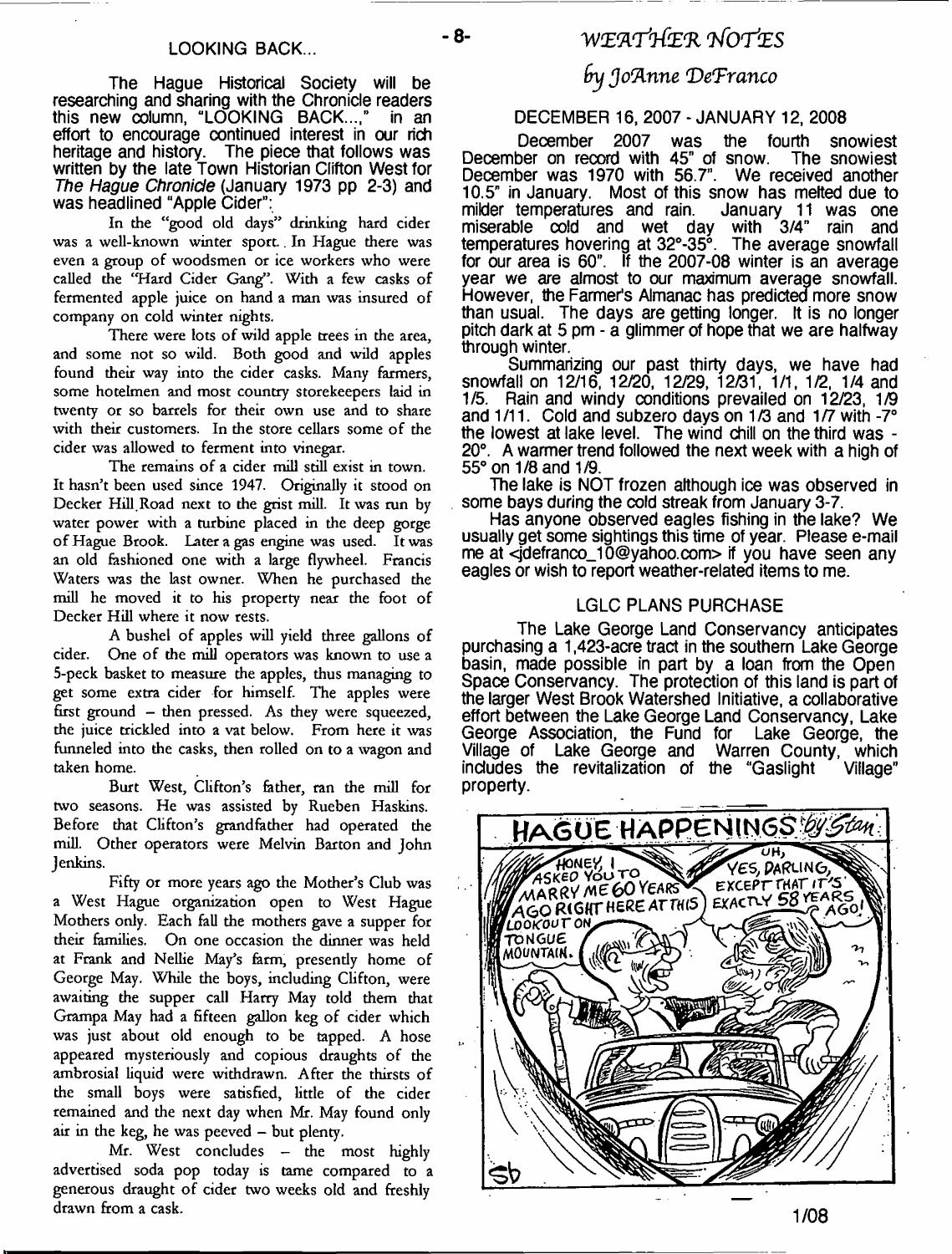# *3-(ague Memory Tree*

**CANADAS CANADA** 

Donations have been made in Memory of the following:

Jo Arata, Arthur Anisansel, Dorothy Anisansel, Laura Archibald, Les Archibald, Joe Bach.i knna Balcom, Ralph Balcom, Bud Baldwin, Donald & Gladys Barber, Sr., Barnaby Family, Charles? [R. Barton,Jr., Mary Beadnell, Esther Belden, Mabel Belden, Maud Belden, James Belden, Joanf Belden, Morgan Belden, Howard Belden, Geraldine Belden, Charles Belden, Jack B. Bell, Pauline Bell, Leatha Bennett, Rev. Gary Bergh, MC Beste, Winifred "Winnie" & William "Bill" Blair, James |Bly, R.J. Bolton, Marne Bolton, Pauline Bolton, Doris Bolton, Jack Bolton, Frances Boomhower, Jod\ [Lambert Braisted, John M. Braisted, James H. Braisted, Helen K. Braisted, Audrey Breen, Herbj Brigham, Murriel Brigham, Brink Family, Catherine Brock, Louis Brock, Jim Broderick, Margarets [Broderick, Carol Brown, Punky Brunsell, Bob Bryant, Charlie & Marge Burgey, Betty Burnham, Jane] Carpenter, John Carpenter, John Carpenter, Harold Carpenter, Jr., Richard S. Carpenter, Zelk Jarpenter, George Carter, Roland Carter, Ruth Carter, Edward Cassidy, Simon Chappell, Tallews Chappell, Lany Chesky, Donald Close, Mollie Cole, Clara Collins, Rod Collins, Eleanor Conlonj Vallace Conlon, David Connery, Harriet Connery, James Cooke, Jimmy Cooke, Florence Cornell,[ Pat Cornell, John Costello, John M. Costello, John B. Costello, Lucille Costello, Bruce Courtright, [Edward Hubley Crabbs, Eliza Hamilton Crabbs, Edward Hamilton Crabbs, Bertha Reiff Crabbs,! fDavid Dent Crabbs, John David Crabbs, David Crandall, Charlie Curtis, Connie Curtis,

Darlene S. Davis, Queenie S. Davis, Betty Decker, Clifford Decker, Emerson Decker, Maryg Jane Decker, Wilbert Decker, Deek Decker, Michael DeFelice, Billie DeGraff, Ervin DeGraff, Floyd R? penman, Anna Denno, Buck Denno, Gene Denno, Marion Denno, Bob & Geneva Denno, Louise S j Densmore, Westill Densmore, Dorreen S. Devenger, Ezra Devenger, Myrtle L. Devenger, Willard H. Devenger, Ryan Dickson, Vincent DiCio, Ken Drake, Thelma Drake, Annette Dufrane, Eddie Dunklee] Merritt Durgy, Doc Eannace, Jay R. Earl, Jayne Earl, Mildred Eddy, Dr. Fred Eggers, James Eichen, e<br>Mildred Eichen, Dottie Engler, Howie Engler, Adolph Englert, John Fadding, Herman Fish, Floyd Fish, Charlie Fish, Albert Fitch, Jane Fitzgerald, Jean Fitzgerald, Barb Fitzgerald, Charley Fitzgerald, End Fitzgerald, Ginny Fitzgerald, Martha Fitzgerald, Marilyn Frank, Alice Frasier, Dale Frasier, Mitchel Frasier, Clifford Frasier, Mary A. Frasier, Elaine Frasier, Slip Frasier, Geraldine Frasier, Carl "Chief"? Frasier, Veril Frasier, Samuel R. Frasier, Frasier Family, Fred Frasier, Chet Frasier, Justin Ryan Frasier, & [Kenneth Scott Frasier, Guy Fuller, Leona Gallo, Nellie Galusha, James L. Galusha, James li 'Jalusha, Helen Galusha, Donald Galusha, Patricia Frasier Galusha, Gus Getta, Carol Gierschj iomas E. Girard, James Girard, Denis J. Glennon, Harry Gordon, Barbara Gordon, Charlie Goss,§ Jerome Granger, Harold Granger, Harry Granger, Luther Granger, Mort Granger, Luther Granger, Sr J [Ronald K. Graser, James Patrick Gunning, *\*

Harold "Beezer" Hall, Edna Halleran, Eugene Halleran, Helen Halleran, Jack Henry, Alyceg [Heroy, Archie Herrick, Gert Herrick, Jim Herrick, Debbie Bly Hicks, Peggy & Edwin Hinck, George [Marion Hudler, Pat Inzero, Bessie & Louis Johnson, Curtis Jordon, Margaret Jordon, Ernests g"Gramps" Jordon, Donald "Traveler" Jordon, David Jordon, Laird Family, Florence "Topsy" Lambert,g [Elizabeth "Lib" Landers, John Landers, Fred LaPann, Cyrus LaPointe, Chester J. Lastowski, Janetj [Lauder, Clifford Lund, Edna Malloy, Joe Malloy, Hope Manning, Eber Masten, Bessie Masten, Bill? [Mathews, Betty Mathews, Elizabeth Mattison, Ada & Harry May, Gary May, Gordon "Hubcap" [May, Kyle May, Andrew & Vivian McCarville, Dorothy McCord, Roy Meeker, Norma Megow, Ludolf Megow, Irene Megow, Petey Michael, Aaron Middleton, Alvin Middleton, Linda Middleton, Beatrices [Middleton, Emma Middleton, Leonard Middleton, Lee Miller, Ursula Montbriand, Evelyn F. Monroe] Albert E. Monroe, Gertrude M. Monroe, Carmella Morette, J.B. Morse, Doris Morse, Maribel Morse, [Rick Morse, Herb Offerman, Alfred Ostrander, Joe Paige, Jane Parmley, Jackie Perkins, Carl R.j [Perry, Grace Patchett, Nelson Patchett, Agnes Pierce, Joe Pierce, Ginny Plass, Lee J. Pockett, Sue? jPockett, j

Lucio Ramagli, Connie Ramagli, Karen Ravis, Martha Kuck Reiff, Jack Reynolds, Frank Rives, Melicent Rives, David Rosbrook, Wesley Ross, Leroy Ryder, Esther Ryther, Daniel P. Sanderson, heodore J. Santaniello, Sierra Rose Santaniello, Harry F. Saum III, George Savage, Erlo F.j >choder, Leroy Scott, Sarah Scott, Marion Shoemaker, Arthur Simendinger, Jean Simendinger, Elizabeth "Corbee" Skahan, Bernard C. Smith, Colleen "Cissy" Smith, Edith Smith, Unde Jim Smith, John F. Smith, Fredric W. Smith, Bessie Smith, Leaman "Tink" Snow, Brandon Lee Snyder, Louis Spelman, Sr., Fred Spreemann, Bob Stout, Catherine Stull, Frederick Stull, Carl Sunderland, Franks Swinton, Trudeau Family, Mildred Tuminsky, Nick Turno, Anna & William Van Kleeck, Marion Vang kleeck, Hatch Van Kleeck, Betty Van Sleet, Henry Vickerson, John & Julie Vickerson, Sam Vogel,§ Clayton Warner, Stella Warner, Pete Waters, Sharon Smith Waters, Elizabeth Wells, Leon (Leo); /ells, Margaret Wells, Robert Wesner, Ed Whitaker, Jim Whitaker, Brandon Witmer, Fran Wolfe, $\S$ Gabriel Wright, Emily Zapolski, Evelyn F. Zeese

Donations have been made in Honor of Rusty Bissell, Fran Clifton, Bertha Dunsmore, HVFD? ind the Henry grand & great grand children.<br>Announcement grand & great grand children.